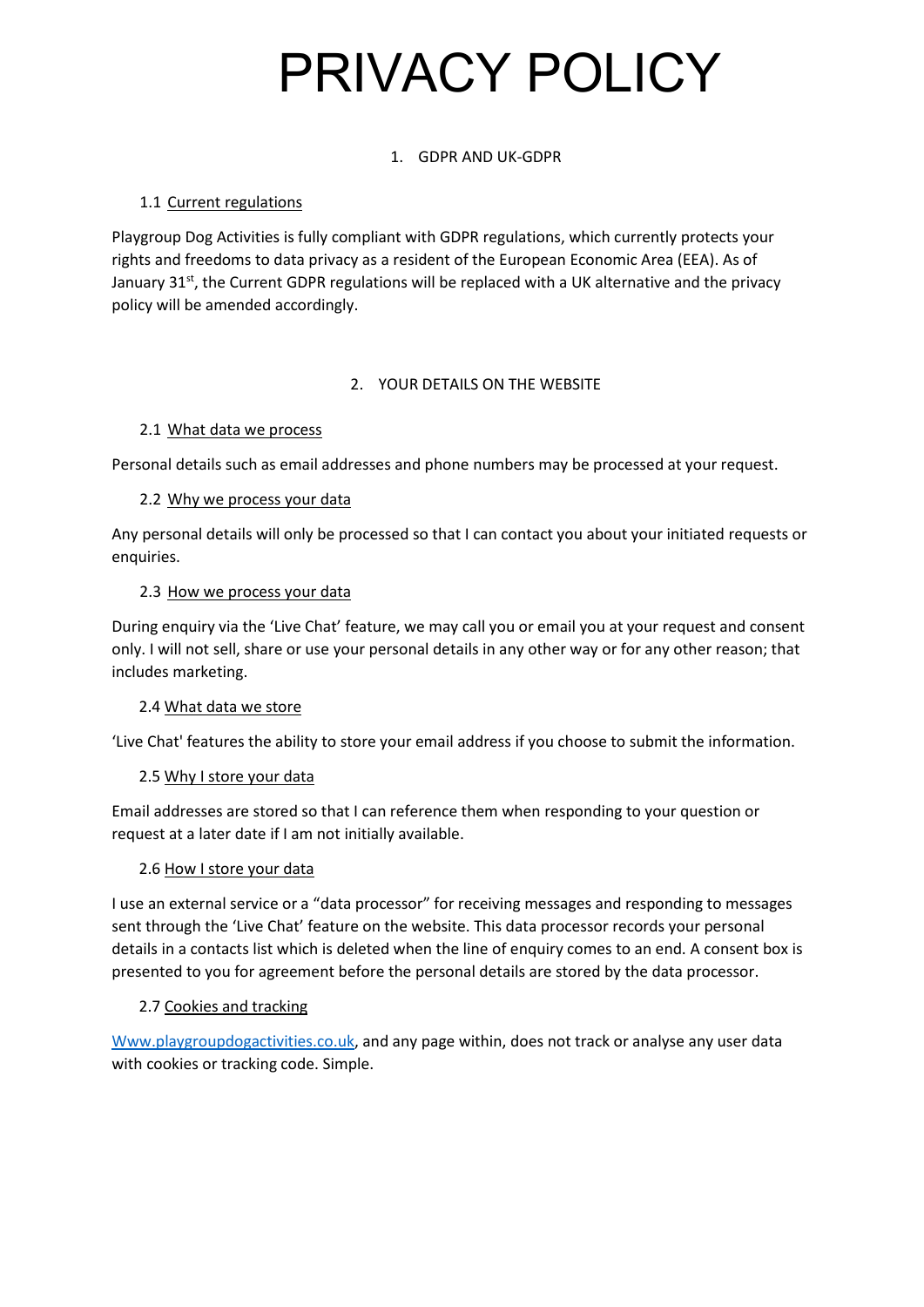#### 3. YOUR DETAILS DURING SERVICE

#### 3.1 What data I process

The personal details that I may process include: name, surname, phone numbers, email addresses and information about your dog/s such as veterinary surgery, microchip number and vaccinations.

## 3.2 Why I process your data

The details are stored to serve the purpose of carrying out my work, such as calling you when necessary during work hours, sending an invoice or in case of an emergency.

#### 3.3 How I process your data

These details are referenced at anytime on all of my devices. Only I, the proprietor, will process your details and make contact using official methods of communication. I may also provide your personal details to your registered veterinary surgery in case of emergency. They are not used for any other reason and are never sold or shared.

## 3.4 What data I store

The personal details that I store include: name, surname, phone numbers, email addresses and information about your dog/s such as veterinary surgery, microchip number and vaccinations.

#### 3.5 Why I store your data

I store these details so that I can carry out my contractual obligations in a professional and responsible manner. I will need to contact you or reference your dog's information from time to time during work, and storing these details makes this possible.

## 3.6 How I store your data

I store your personal details on a cloud based spreadsheet application developed by 'Google', of which only I have access.

## 4. SECURITY

## 4.1 Website security

[Www.playgroupdogactivities.co.uk](http://www.playgroupdogactivities.co.uk/) is SSL secure and all data that passes between the user and the server is encrypted for security.

## 4.2 Data security

I use very strong passwords to keep all data secure and I make sure they are regularly changed. Personal details are stored behind strong 2FA (Two Factor Authentication) security.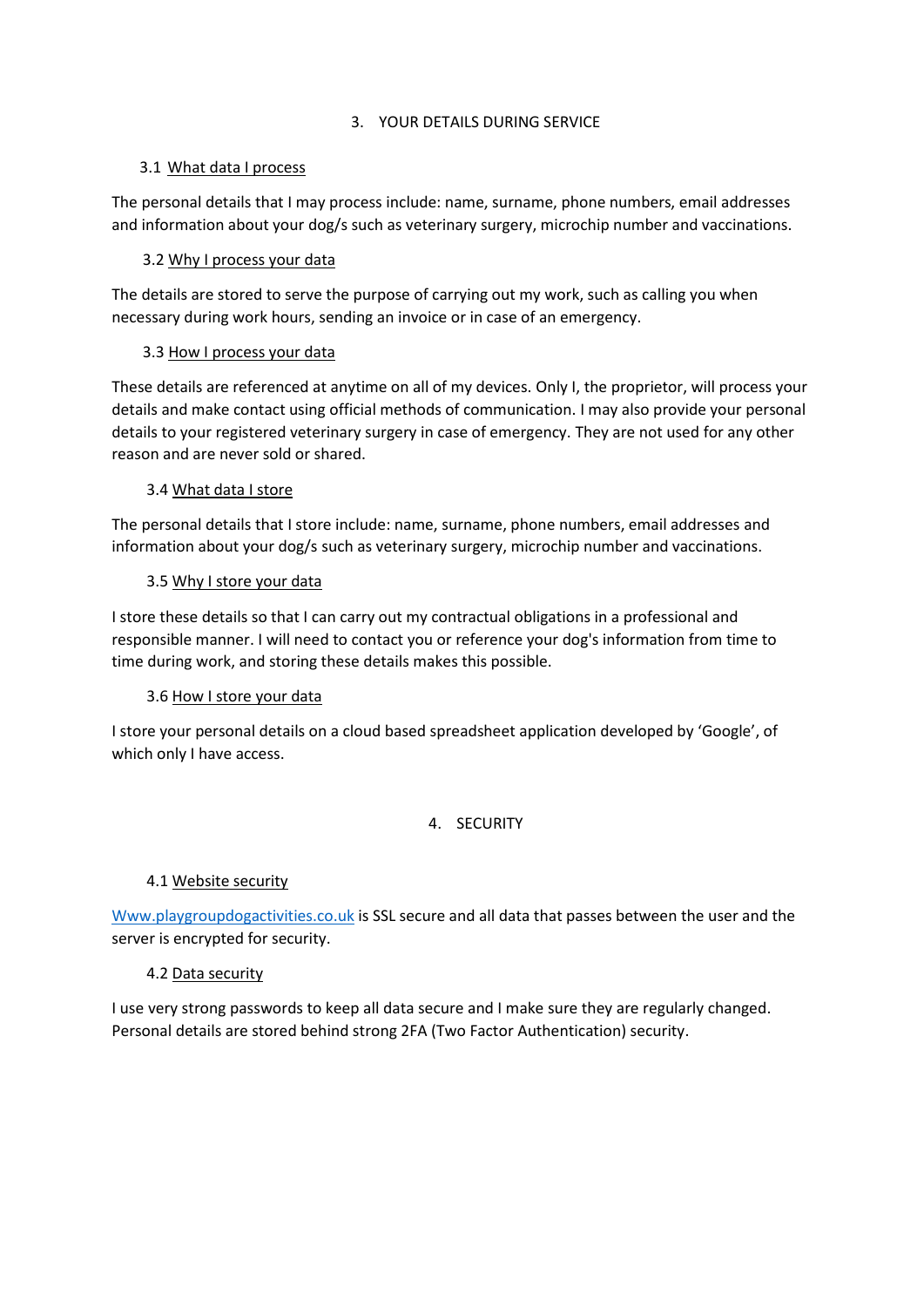#### 5. YOUR RIGHTS

## 5.1 Consent

Under GDPR, you must consent to the storage and processing of any data that I receive if it is being used outside of the services that you're actively paying for. Clear consent could be expressed by the ticking of an empty tick-box, or any clear and unambiguous action such as clicking a button that asks for you to "agree". The action of requesting communication with me via email or phone call is also a clear consent for further communication, which requires the processing of the necessary personal details.

## 5.2 Data changes

You have the right, at any time, to request your personal details for review, to change the details or have them deleted entirely. This can be requested using [mail@playgroupdogactivities.co.uk.](mailto:mail@playgroupdogactivities.co.uk)

#### 5.3 Data retention

Your personal details, according to GDPR regulations, must be deleted in full when they are no longer needed. As I have no use for them after you stop receiving my services, your personal details are deleted in full at the same time. These are not recoverable. The same applies to visitors to the website with enquiries, in which personal details are deleted when the line of enquiry ends.

## 6. MY RIGHTS

## 6.1 Law enforcement

I may be asked to disclose collected data to law enforcement or public authorities. In this scenario and under GDPR, it would be my legal duty to comply with these requests.

## 6.2 Contractual obligation

While paying for my services, I have the right to process your personal details for the purpose of providing those services under the legal basis of 'contractual obligation'. This legal basis does not require your consent to be lawful.

#### 6.3 Retention of data

I have the right to store the your data for however long it's needed, but I will not store it for any longer than necessary. Data is therefore deleted when the service with you comes to an end, or when your line of enquiry is concluded.

#### 6.4 Terminating service

If you request the deletion of data but I require it to satisfy contractual obligation, I will comply in line with your rights. however, ongoing services will have to be terminated as a result.